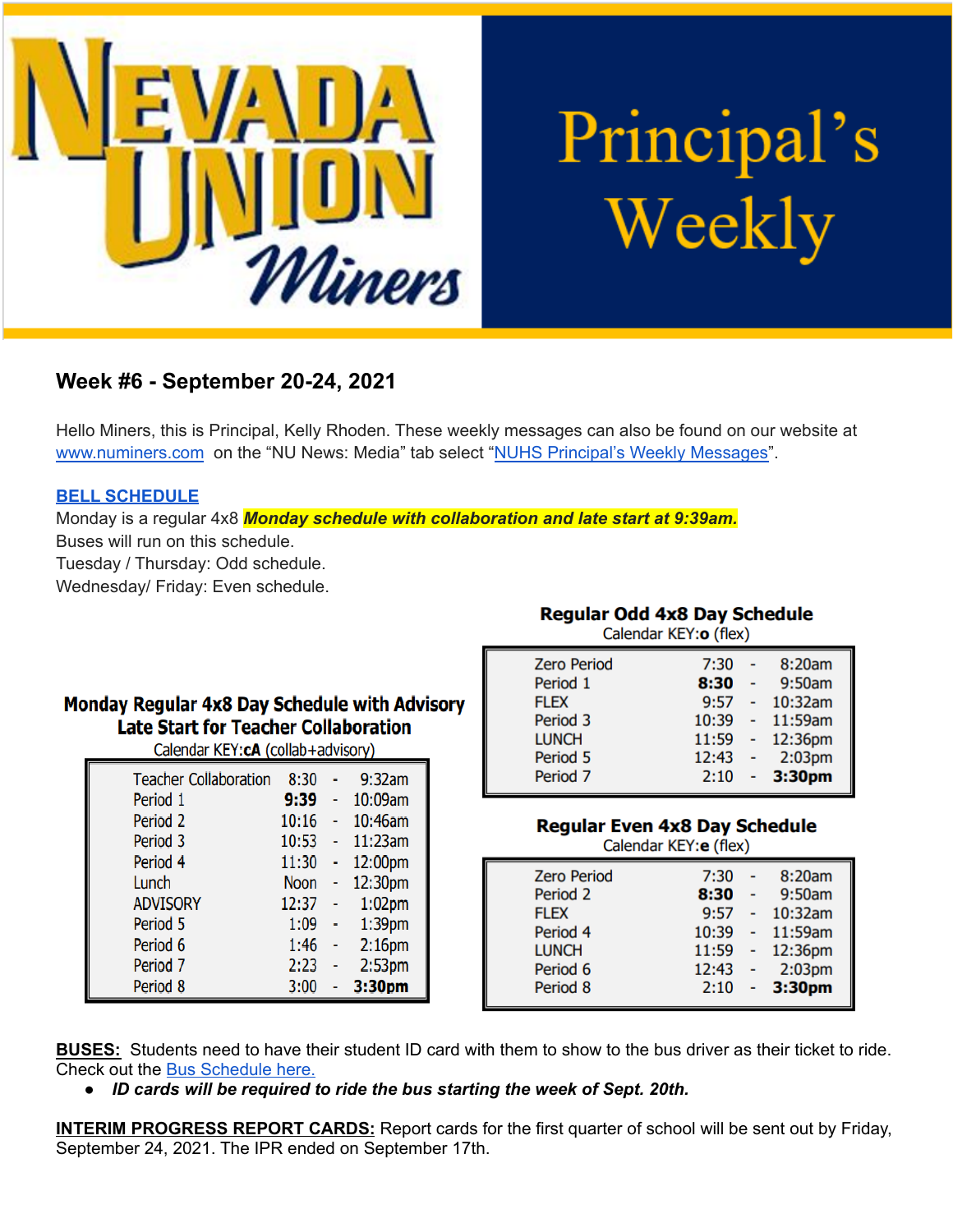**PARKING PASSES**: **Parking stickers will be enforced starting September 20, 2021**. Students, if you have not picked up your parking sticker please see Tammy Shurte, Assistant Principal's Secretary in the Student Services Center at **lunch, during passing periods or after school** (not before school) next week.

**Lost and Found** items can be retrieved and dropped off in the Student Store, now located in the front of the school. If your student has lost an item, have them drop by and take a look.

**SAFETY WEEK:** This week is Safety Week on our campus. We will be sharing with students all the protocols and procedures around fire drills, lockdowns, and earthquakes. Students will participate in practice drills and watch small video clips put together with support from our local emergency services. Law Enforcement and Fire Crews will be on campus throughout the week to practice drills with our students and staff.

#### *DAMAGE TO SCHOOL PROPERTY:*

*There is a significant uptick in daily destruction to student restrooms and other locations on campus.* The issues we face every day in our restrooms are becoming an epidemic. We need our high school students *to assume the responsibility of high school students and behave in a mature manner when on campus.* Students found to be involved in the destruction of property will be cited by Law Enforcement and prosecuted *with a possible expulsion from Nevada Union High School. The recent Tik Tok challenges have led to* destruction of school bathrooms by students on our campus and campus' across the region. It is costing our school time and money to fix issues and close bathrooms while repairs are being made. We do apologize to the majority of our students that are doing the right thing every single day and we will continue to monitor our *bathrooms. Please let any adult on campus know when you see something happening so we can intervene.*

*Last Weeks Tik Tok Challenge was to steal something from your teacher's desk and post the challenge on Tik Tok. Any theft of personal property belonging to staff or students will be prosecuted.*

**We are asking parents to have conversations with your student(s) about the issues, social media and Tik Tok crazes' create.**

**CELL PHONES: All classrooms are No Cell Phone Zones**.Please see our [Electronic](https://nevadaunion.njuhsd.com/documents/Nevada%20Union%20HS/Information/Annual%20Forms/19.20%20Electronics%20Policy.pdf) Policy posted on our website. Cell phones will be sent to the front office and returned based on the Electronic Policy infractions.

#### **DRESS CODE:**

The *newest protest we are seeing posted from students is against the dress code.* Please review the dress code with your students and refer any questions to Administration. We did work with students several years ago to update the dress code to the current policy and will enforce it as is.

Students will be asked to wear proper attire to school. We always work with students and parents to resolve the situation first. Students will only be sent home for the day if they refuse to comply with the dress code.

Please see our Dress Code [Policy](https://nevadaunion.njuhsd.com/documents/Nevada%20Union%20HS/Information/Annual%20Forms/19.20.DRESS.CODE.FULL.pdf) posted on our website. Our expectation for appropriate dress code is to be work appropriate. Please review the dress code with your students.

# **Our First Blood Drive of the year is Tuesday, Sept 21st!**

# **Each donation saves 1-3 lives. Be a hero.**

To give blood you must be at least 16 years old (bring a signed parental consent to your appointment-see attachment or pick up in Student Store) , have a photo ID, weigh at least 110 pounds, and remember to stay hydrated and eat breakfast. Please choose only one appointment slot per person.

#### **To make an appointment:**

- 1. Follow this link to the blood drive [appointment](https://calendar.google.com/calendar/u/0/selfsched?sstoken=UVB0Um9qSzBWeVVrfGRlZmF1bHR8OTYwYTRkYjNmYTZmYTljNWQ1ZWIwNDQ1ZTg5NGI1MmY) page.
- 2. Navigate to Tuesday, Sept 21st to view available appointment slots. Do NOT make an appointment if you have already have one(see steps below to check if you already have one).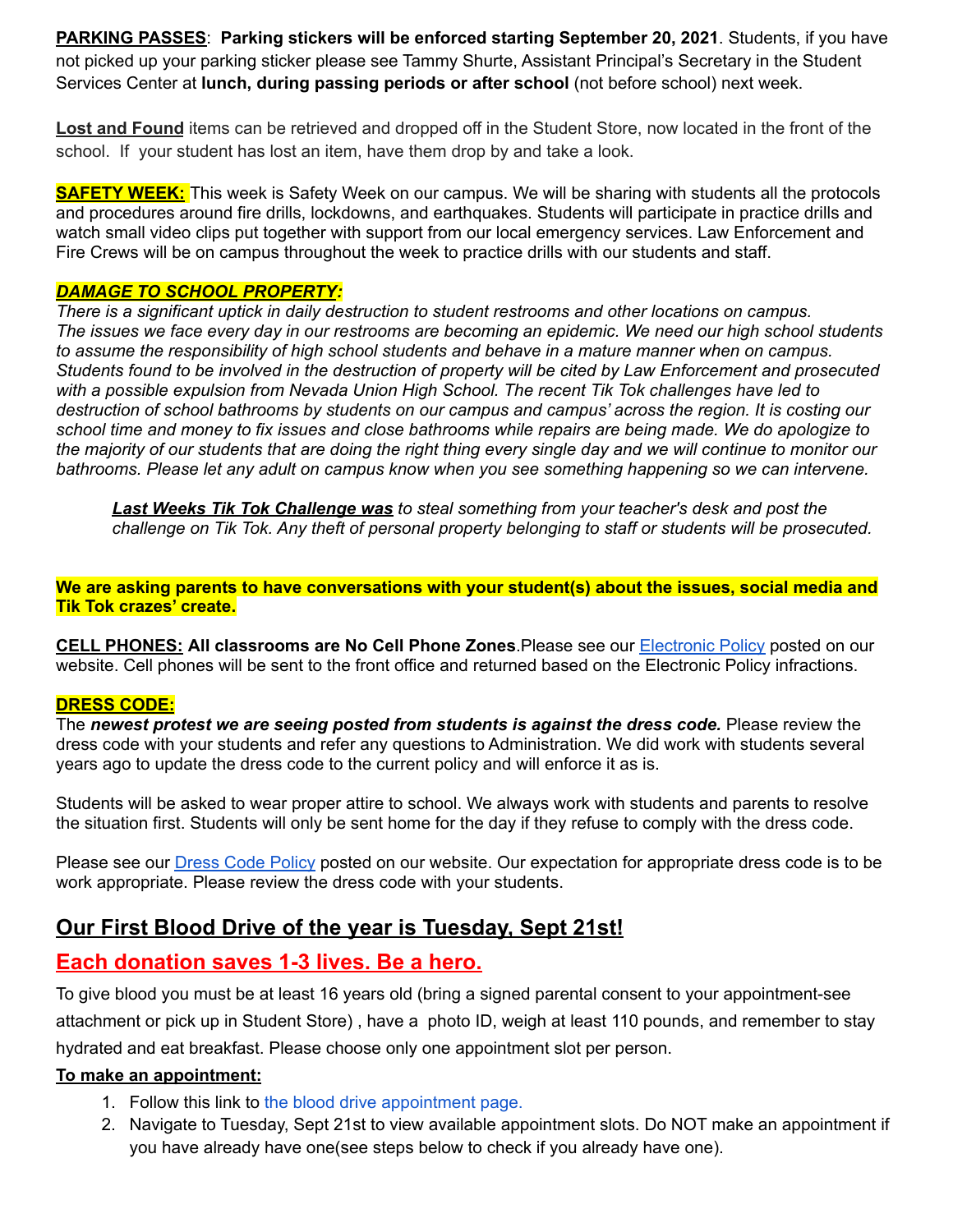- 3. Click on a box at the desired appointment time. If you cannot find any appointments on Tuesday, Sept 21st, all of them are full, and it will say no appointments available. Please check back later to make an appointment or come to West Gym the morning of the drive to see if we have any cancellations.
- 4. Replace title of appointment slot with your student ID number followed by first and last name. Ex. 12345 first name last name
- 5. Click save.
- 6. To view your appointment, check your school gmail calendar.
- 7. If you have any issues please see Pete Totoonchie in J200A or reply to this email.

**To delete/change an appointment**: To change your appointment you must first delete the appointment before

you create another one.

- 1. Find your appointment on your google calendar for your school email.
- 2. Click on the trash icon to delete.
- 3. To create another, follow the instructions listed above.

**To confirm your appointment** if you have already made an appointment:

- 1. Check your school email account for a confirmation email.
- 2. Your appointment will also show up in your google calendar for your school email.
- 3. If you have any trouble with any of the above steps see Pete Totoonchie in J200A or reply to this email.

## **SENIORS: The "Grade Level Activities and Information" tab on the "Activities" page for Seniors will be updated regularly with all the Senior information you need.**

# **SENIOR PROJECTS: District-Wide Senior [Projects](https://nevadaunion.njuhsd.com/Information/Senior-Project/index.html).**

We need to have Senior Project Liability Forms completed ASAP.

● Senior Projects are a Graduation Requirement

**SENIOR PORTRAITS:** Seniors, it is time to get your Senior [Portraits](https://nevadaunion.njuhsd.com/Activities/Grade-Level-Activities-and-Information/index.html) complete. There is a flyer on the Senior page of our website with all the information you need to know to complete your portraits and make sure it is captured in the yearbook.

## **DISNEY GRAD-NIGHT TRIP - JUNE 2-4, 2022: ATTENTION CLASS of 2022!**

**DEADLINE FRIDAY, 9/24** for Disney Grad Nite Trip. You **MUST** complete **BOTH** the permission slip (turn in to Mrs. Langel) **AND** online registration/deposit by September 24th. [CLICK](https://drive.google.com/file/d/14XUb8oTyISZNzK9xS9seSHEJrmNY6hUF/view) HERE for information about getting registered. See Mrs. Langel for more information (E-6) or klangel@njuhsd.com.

# **ATHLETICS:**

With what seems to be ever changing protocols and guidelines from the state and local public health agencies, as well as the number of cases and/or quarantines and the AQI (Air Quality Index)from our school and the opponents school, please be aware of the daily changes to our athletic events. The schedules can be found on our website @ [www.numiners.com](http://www.numiners.com) under the Athletics tab.

## NUHS Athletics [Schedules](https://nevadaunion.njuhsd.com/Athletics/Sports-Calendar--Schedules/index.html)

Athletic [Registration:](https://nevadaunion.njuhsd.com/Athletics/How-to-Register-For-a-Sport/index.html) Make sure you register your student to participate in sports now and in the future. This registration must be completed annually.